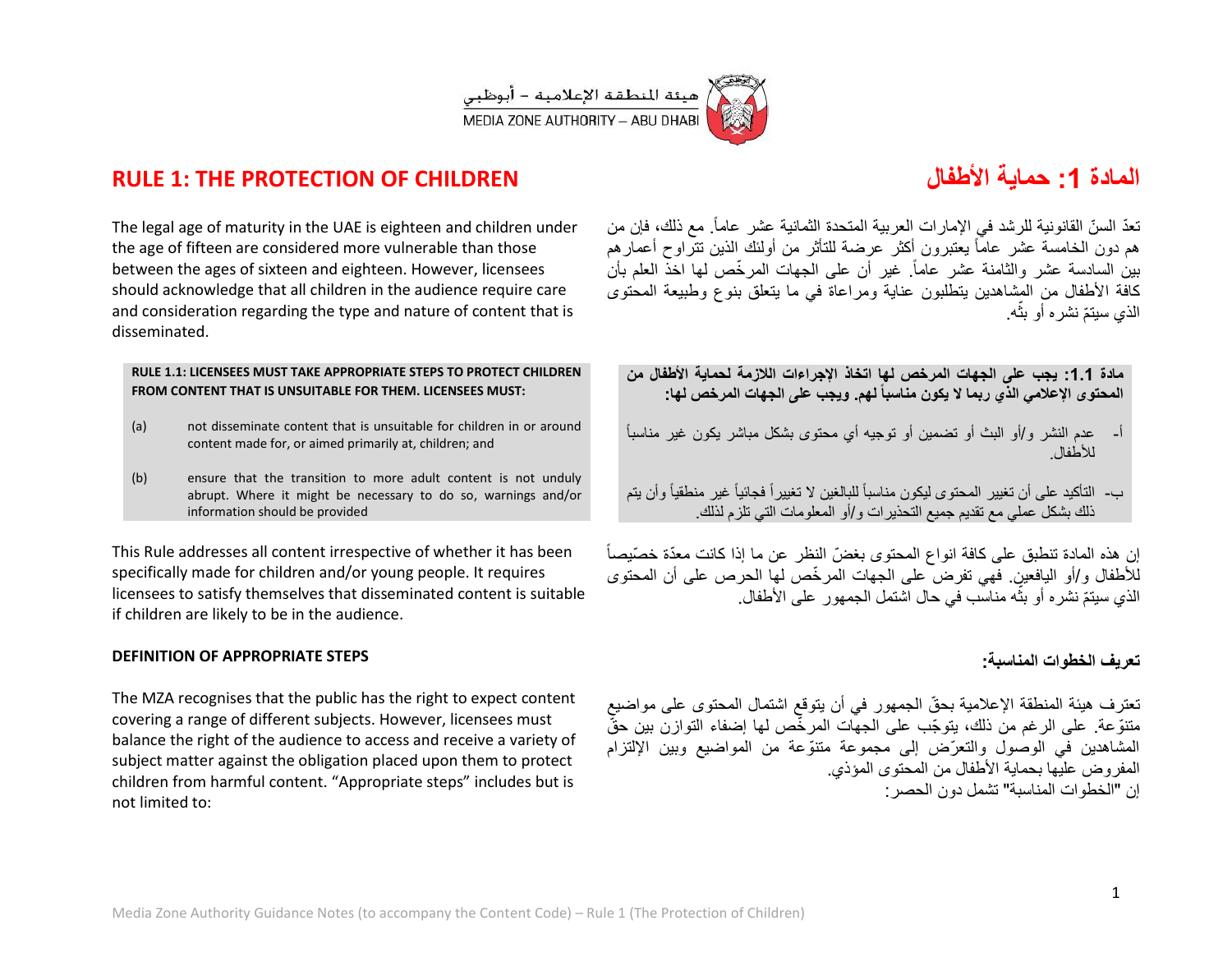

- placing or scheduling content that is unsuitable for children appropriately, in order to reduce the likelihood that children will be exposed to it; and
- providing adequate warnings/information about content that is, or could be, unsuitable for children before it is disseminated.

#### **DEFINITION OF APPROPRIATE SCHEDULING:**

Licensees disseminating linear audio-visual services should consider the intended audience and general audience expectations (particularly the expectations of parents with children in the audience) when making scheduling decisions. It is important that the transition from family or children's content to more adult content and themes is not unduly abrupt. Content aimed at an older audience (i.e. excessive or realistic violence and aggression, sexual behavior including sexual violence and offensive language), should not be scheduled adjacent to family or children's content because it could significantly increase the likelihood of exposing children to offensive and harmful content.

#### **DEFINITION OF ADEQUATE WARNINGS:**

In addition to scheduling content appropriately, any *significant* or *abrupt (*and therefore *unexpected)* changes in the nature of content (e.g. from family-oriented content to more adult content) should be clearly signposted by providing clear information to the audience before it is disseminated. Audiences can often become offended if no indication has been given to them when a significant change in

- تحديد أو وضع موعد عرض المحتوى الذي يعدّ غير مناسب للأطفال بشكلٍ يحدّ من احتمال تعرض الأطفال له؛ و
- توفير التحذيرات/المعلومات المناسبة عن المحتوى الذي يُعتبر أو قد يكون غير ֦֧֦֦֦֧֦֧֦֝֝֝֝**֓** مناسب للأطفال <u>قبل</u> نشره و/أو بثه<sub>.</sub>

## **تعرٌف الجدولة المناسبة:**

يتوجب على الجهات المرخّص لمها التي تقوم بنشر و/أو بثّ الخدمات المرئية والمسموعة الخطيّة أن تأخذ بعين الإعتبار الجمهور المستهدف وتوقعاته العامة (خاصة توقعات أهالي األطفال من الجمهور( عند اتخاذ قرارات تتعلق بجدولة البرامج. من الضروري أن ال ٌكون الانتقال من المحتوى الخاص بالأطفال والعائلات إلى محتوى أخر بناسب البالغين بشكل فجائي وغير ملائم. فالمحتوى الذي يتوجّه للبالغين (أي الذي يحتوي على عنف حقيقي أو عدائيّة مفرطة، أو السلوك الجنسي وما يتضمّنه من عنف جنسي ولغة الإساءة)، لا يجبّ أن يُعرض مباشرةً بعد البرامج المعدّة للأطفال والعائلات، إذ يزيد ذلك احتمال تعرّض الأطفال لمحتوى ذات مضمون مسًء وجارح.

### **تعرٌف التحذٌرات المناسبة:**

إلى جانب جدولة المحتوى بشكل جيد، إن أي تغيير *واضح أو مفاجئ* (وبالتالي *غير متوقع)* في طبيعة المحتوى (كالإنتقال من محتوى ذو توجّه عائلي إلى محتوىً آخر للبالغين) يجب أن بشار إليه بشكل صريح وذلك من خلال تقديم معلومات واضحة للجمهور قبل نشره أو بثُّه، إذ غالباً ما يشعر الجمهور بالإساءة فى حال عدم إنذاره بحدوث تغيير نوعى جذري **:بال** للمحتوى.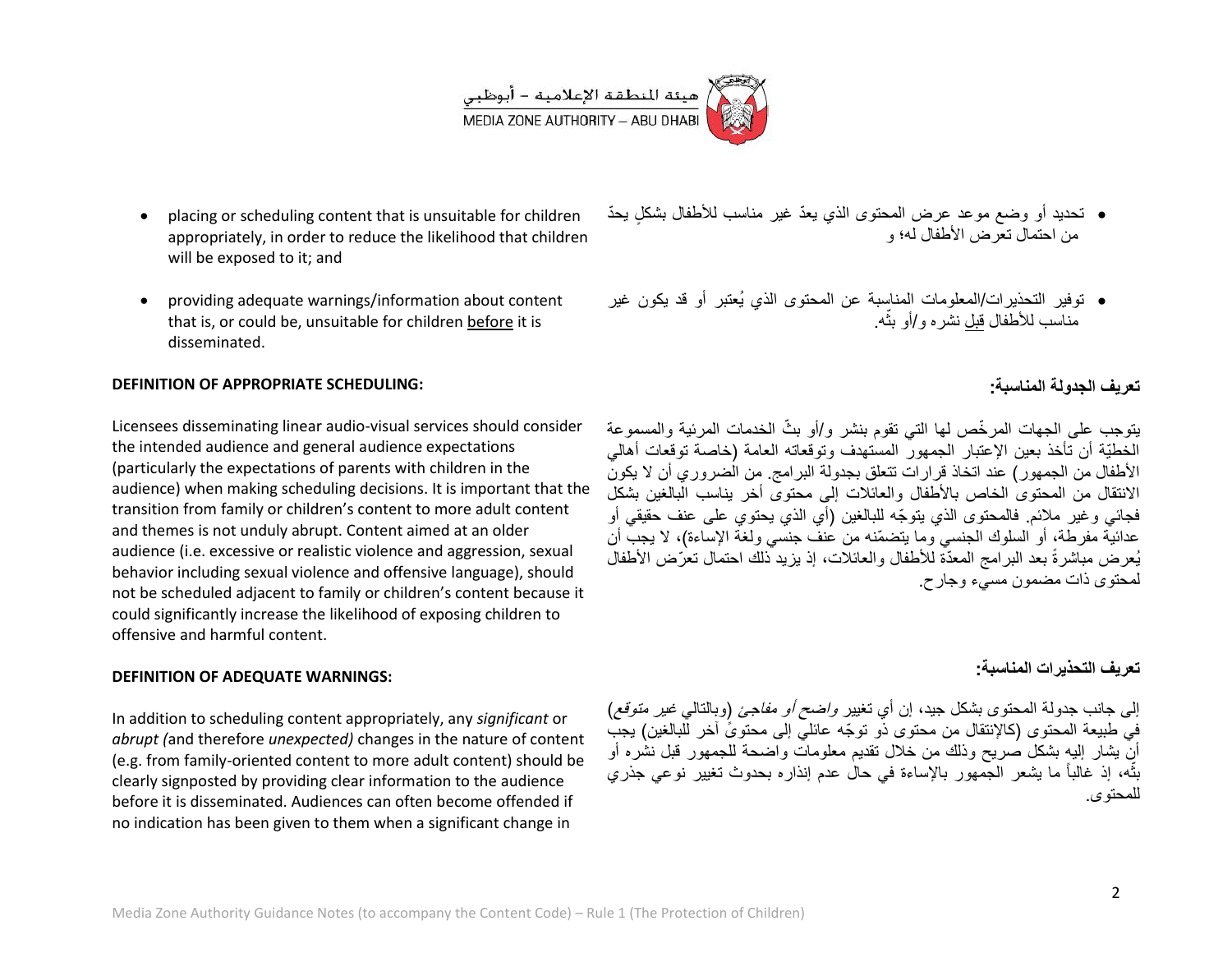

the type of content occurs.

**RULE 1.2: CONTENT THAT IS LIKELY TO DAMAGE THE PHYSICAL, MENTAL OR MORAL DEVELOPMENT OF CHILDREN MUST NOT BE FEATURED IN CONTENT MADE PRIMARILY FOR CHILDREN OR IN CONTENT THAT IS LIKELY TO ATTRACT THEM IN SUBSTANTIAL NUMBERS. IT INCLUDES:** 

- (a) material condoning, encouraging or glamorising the use of illegal drugs, the abuse of prescription drugs, smoking, solvent abuse and the use of alcohol;
- (b) material depicting or describing violence, whether verbal or physical, and/or dangerous behavior; in particular that which might be easily imitable by children;
- (c) offensive language including swearing, racial language and other forms of language used to insult and harass particularly with regard to bullying;
- (d) representation, discussion or portrayal of sexual activity or behaviour, and nudity; and
- (e) demonstrations of exorcism, occult practices and the paranormal

This Rule deals with content that is either specifically made for and aimed at children *or* content that is not necessarily made for them but which attracts them nonetheless (i.e. in the case of television, this could be a family entertainment programme in the evening which is watched by children - particularly during weekends, school holidays and during significant events such as Ramadan).

Some of the following subjects could bring compliance with the Code into question if included in content when children are likely to be in the audience:

مادة 1**.2: يجب عدم تضمين المحتوى الذي يلحق الضرر بالتنمية البدنية أو العقلية أو األخالقٌة للطفل داخل المحتوى العام المعد لألطفال، أو للمحتوى الذي ٌتوقع أن ٌجذب شرٌحة**  و اسعة من الأطفال، ويتضمن هذا المحتوى ما يل*ي*:

- أ- المواد التي تحرض على أو تشجع أو تجيز تناول العقاقير المخدرة أو سوء استخدام وصفات الأدوية أو التدخين أو إدمان أو تناول الكحوليات.
- ب- المواد التي تصف أو تصوّر ممارسة العنف سواء اللفظي أو الجسدي و/أو ممارسة السلوكيات الخطرة وبصفة خاصة تلك التي يسهل على الأطفال تقليدها.
- ج- لغة الإهانة أو الإساءة والتي تضم السباب والشتائم والألفاظ العنصرية وبعض الأشكال الأخرى للغة والتي بقصد بها تحقير الأخر والتي من أمثلتها ألفاظ المتنمر بن.
	- د- تمثيل أو تصوير أو مناقشة السلوك أو الممارسات الجنسية والتعري.
		- ه- تجمعات لطرد األرواح الشرٌرة أو ممارسة السحر والشعوذة.

وتشمل هذه المادة إمّا المحتوى المعد والموجّه للأطفال أو الذي لم يعد لهم بشكل مباشر وإنما قد يجذبهم (كما في حال البرامج التلفزيونية، قد يكون برنامجاً تلفزيونياً ترفيهياً وذات صفة عائلية يعرض مساءً ويشاهده الأطفال خاصة خلال عطلات نهاية الأسبوع والعطلات المدر سية والمناسبات الخاصة كشهر رمضان).

إن بعض المواضيع التالية قد تجعل من تطبيق هذه المواد عرضة للتساؤل في حال احتواء المحتوى عليها عند إمكانية تواجد الأطفال بين الجمهور: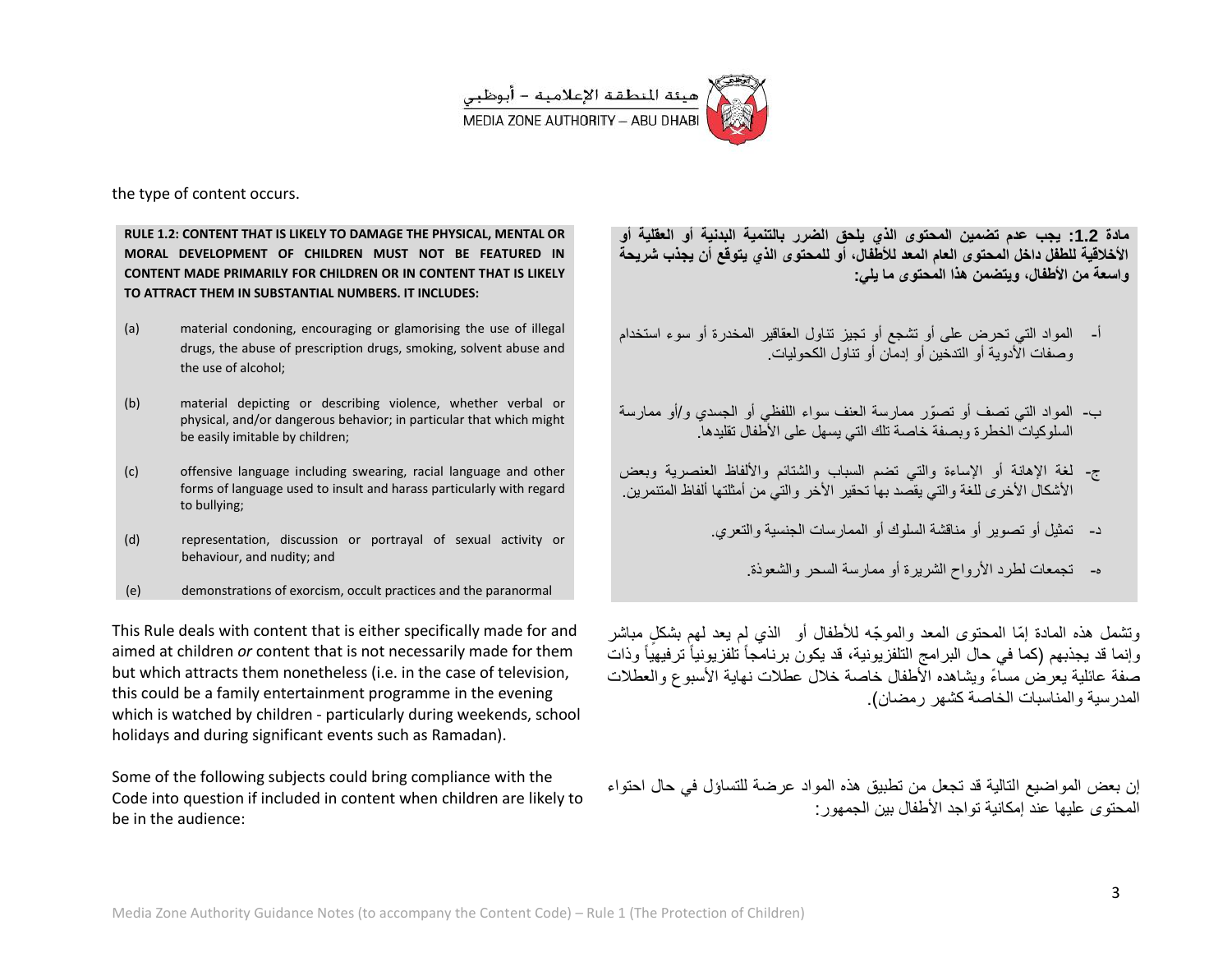

#### **DRUGS, SMOKING AND SOLVENT ABUSE**

Licensees should always consider the impact that representations of the use of illegal drugs, the abuse of prescription drugs, smoking, solvent abuse and the use and misuse of alcohol may have on under-eighteens in the audience.

The MZA does not expect that a licensee would frequently wish to include material that condones, encourages or glamorises the use of, or – where relevant – abuse of, such substances. However, where smoking occurs in older films (and cartoons) that pre-date the knowledge that smoking is linked to cancer and other diseases, then the editorial justification for dissemination must be carefully thought through. The historical context and the artistic integrity of the content could, in some cases, provide adequate editorial justification for it to be disseminated.

#### **VIOLENCE AND DANGEROUS BEHAVIOUR**

Given the likely negative impact images of violence are considered to have on children, licensees should ensure that content containing violence, whether verbal or physical, is not disseminated in content likely to appeal to a high proportion of children. Any portrayal of verbal or physical violence, or its after-effects, must be editorially justified.

Children can be influenced by content and may emulate potentially dangerous behavior. Licensees should ensure that any dangerous behavior that could be easily copied by children, is not in content made for them or likely to appeal to them. Such behaviour includes,

## **المخدرات، التدخٌن واإلدمان على المواد المذٌبة**

يتوجّب على الجهات المرخّص لها دائماً الأخذ بعين الإعتبار تأثير عرض التعاطي غير القانوني للمخدر ات وسوء استعمال الأدوية والتدخين، والاستخدام الخاطئ للوصفات الطبية والمذببات، واستعمال وسوء استعمال الكحول، والذي بمكن أن بطال من هم دون الثامنة عشر ة من العمر من بين الجمهور.

لاتتوقع هيئة المنطقة الإعلامية من الجهات المرخّص لها أن ترغب دائماً بتضمين مواد تجيز أو تشجّع أو تثني على تعاطى أو استخدام – في بعض الحالات- تلك المواد. على الر غم من ذلك، حين يظهر التدخين ضمن الأفلام القديمة (والرسوم المتحركة) التي تسبق الاكتشاف الطبِّي بأن التدخين مرتبط بمرض السرطان وغيره من الأمراض، يجب في هذه الحالة التفكير مّلياً بتبرير الجهات المرخص لها للنشر والبثّ فالسياق التاريخي والسّلامة الفنيّة قد توفّر في بعض الحالات تبريراً مناسباً للجهات المرخص لها لنشر أو بثّ المحتوى المذكور.

### **العنف والسلوك الخطر**

نظراً للتأثيرالسلبي لمشاهد العنف على الأطفال، يجب على الجهات المرخّص لها الحرص على أن مواد العنّف اللفظي أو الجسدي لا تنشر وتبثّ ضمن محتوىً من شأنه أن يجذب نسبة كبيرة من الأطفال. فأي عرض للعنف اللفظي أو الجسدي أو آثاره الرجعية يجب أن يتر افق مع تبريرٍ قبل الجهات المرخص لها.

يمكن للأطفال أن يتأثروا بالمحتوى وبالتالي تقليد السلوك الذي يشكّل خطراً. لذلك يتوجّب على الجهات المر خّص لها الحرص على عدم تضمين أي سلوكٌ خطير ۖ بمكن للأطفال تقليده في محتوِيّ معدّ لهم أو يمكن أن يجذبهم. إن هذا السلوك يشمل دون الحصر :

Media Zone Authority Guidance Notes (to accompany the Content Code) – Rule 1 (The Protection of Children)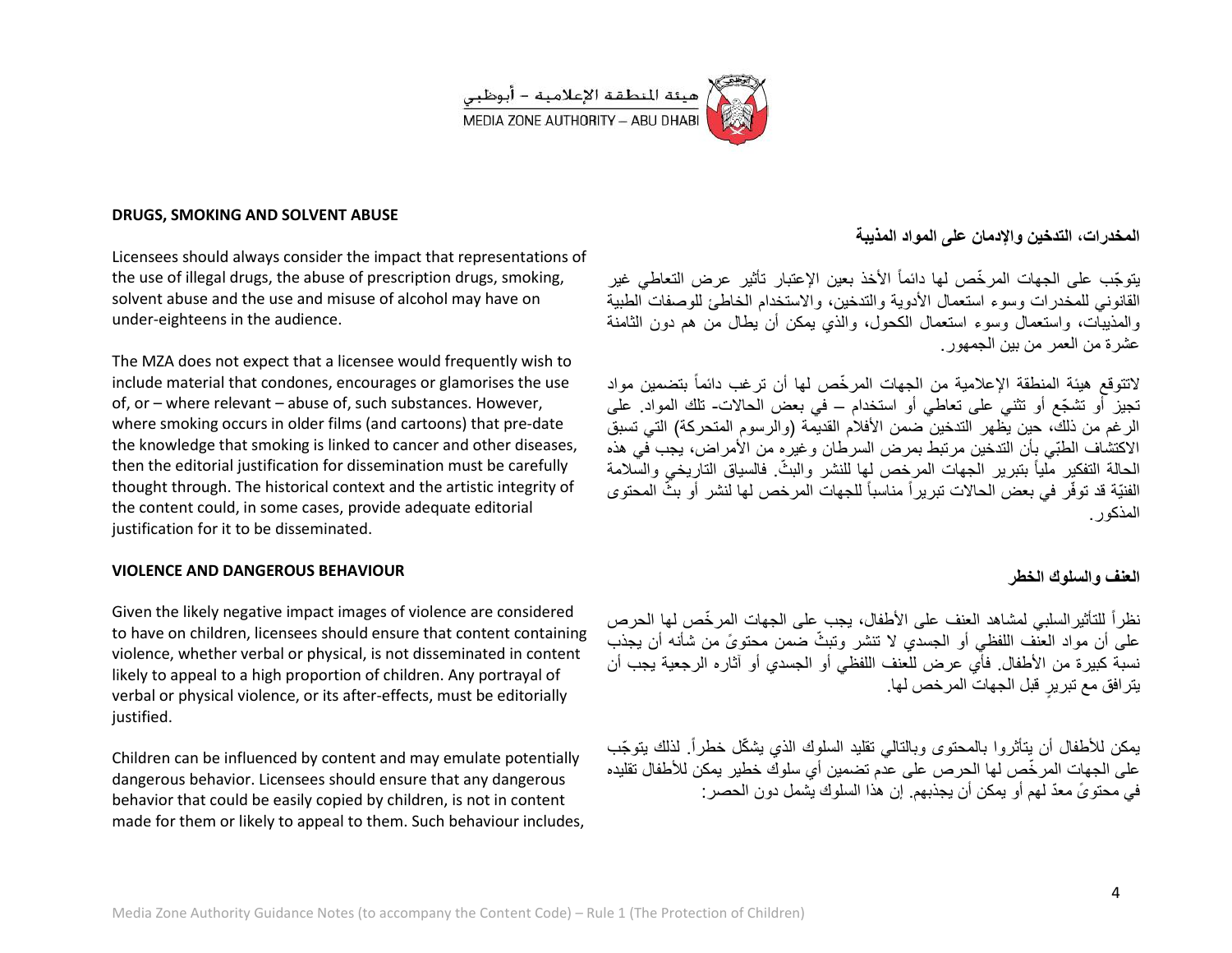

but is not limited to:

- using domestic implements such as knives, or other offensive weapons and substances (i.e. household cleaning products) in a dangerous, inappropriate or potentially harmful manner;
- the misuse of household items, such as microwave ovens and tumble dryers (e.g. children or adults playing with or in such items);
- playing in hazardous locations, such as on railway lines or roads and particularly where the dangerous consequences of such behavior is not apparent; and
- stunts or dares involving, for example, speed or heights.

In addition to the above, scenes or images of hanging or the preparations for hanging should not be disseminated in or adjacent to children's content (for further guidance relating to suicide in general and its portrayal, please refer to the Guidance for Rule 2.3).

#### **OFFENSIVE LANGUAGE**

Licensees should not include offensive language in content made for children or when children are particularly likely to be in the audience.

Children enjoy a wide variety of music. However, where lyrics in songs might cause offence, licensees should consider whether the context may increase or mitigate the offence, and consider the

- استعمال أدوات منزلية مثل السكاكين، أو أية أسلحة ومواد عدائية أخرى (أي مواد التنظيف المنز لية) بطر بقة خطرة وغير ملائمة أو قد تكون مؤذية؛
- سوء استعمال الأدوات الكهر بائية المنز لية كالميكر وويف والآلة المنشّفة (كأن يلعب الأطفال أو البالغون بهذه الأدوات أو معها)؛
- اللعب في أماكن خطرة كالسكك الحديديةُ والطرقات وخاصة حين تكون العواقب ٌ<br>ما الخطير ة لمثل هذا التصر ف غير جليّة؛ و
- السلوك المتمثّل في الأعمال الجريئة والتحديات المرتبطة بالسرعة الزائدة وتسلّق ֧֧֦֧֦֧֦֧֧֦֧֪֦֧֪֦֧֦֟֟֓֕֓֕֓֝֝֬֝֬֟֓֝֬֟֝֬֟֝֬֓֞֓**֓** المرتفعات.

بالإضافة إلى ما سبق، لا يجب نشر وبثّ مشاهد أو صور عن الإعدام شنقاً أو التحضير لعملية الإعدام شنقاً خلال أو في وقت قريب من موعد عرض المحتوى المعدّ للأطفال (لمزيد من التعليمات المتعلقة بوصف الإنتحار بشكل عام وتصويره، يُرجى مراجعة التعليمات الإر شادية، مادة 2.3).

## اللغة المسيئة

على الجهات المرخّص لها عدم استخدام اللغة المسيئة في المحتوى المعدّ للأطفال أو ذلك الذي قد بيثٌ أو ينشر ِ عند احتمال وجود الأطفال بين الجمهور

يستمتع الأطفال بأنواع مختلفة من الموسيقى، لكن نظراً إلى أن كلمات بعض الأغاني قد تتسبّب بالإساءة، على الجهات المرخّص لها التفكير ملياً فى إذا ما كان السياق الذي تستّخدم فيه بزيد أو يخفّف من تأثير الإساءة، وعليها إذاً النظر في إعادة تحرير وتعديلٌ الأغانيُ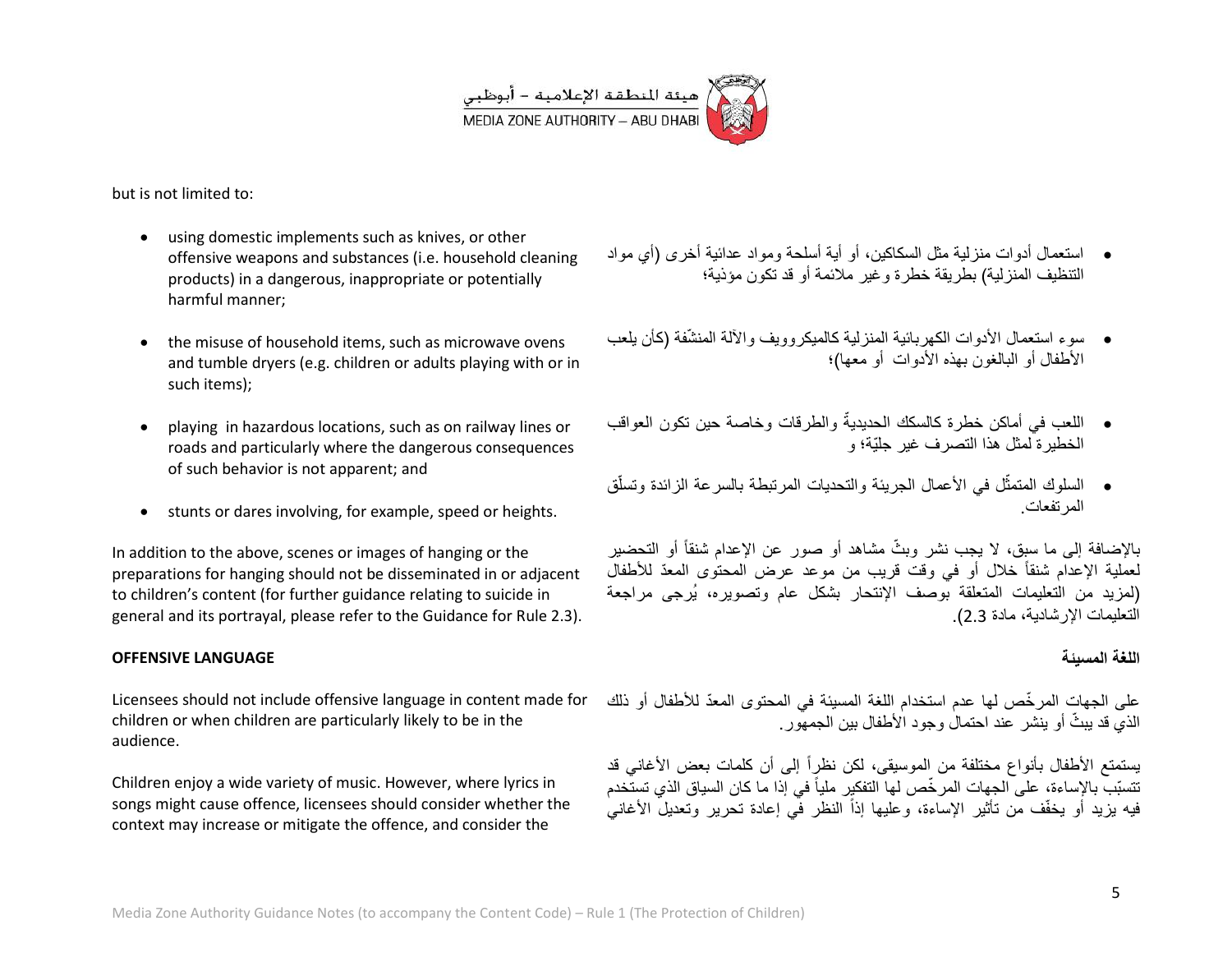

possible use of track remixes and appropriate editing. Please also see the guidance for Rule 2.2.

### **NUDITY AND SEXUAL ACTIVITY**

Licensees should be aware that the exposure of children to depictions or images of nudity and sexual activity, or sexual discussions is incompatible with the UAE's cultural, social and moral standards. Licensees therefore must not include images portraying sexual behaviour and nudity or sexual discussions when children are likely to be in the audience.

Particular care should be taken in relation to music videos as these can frequently include sexually suggestive content.

#### **EXORCISM, THE OCCULT, THE PARANORMAL AND MILD HORROR**

This area is complex because what may be acceptable [paranormal practice] to one person could be thought of as occult and negative by another. However, it is important to understand that the vulnerability of children means that any content that includes occult or paranormal practices should not normally be disseminated when a significant number of children are in the audience.

However, care needs to be taken in interpreting this Rule. It does not, for example, automatically prohibit films and dramas that might feature witchcraft (The Wizards of Waverly Place and Harry Potter), paranormal activity (i.e. Ghost Whisper) and mild horror intended for a younger audience (the Twilight series of films) which have been made for, are primarily aimed at, and appeal to older children and young adults. Licensees should judge the suitability of the content

لتصبح مناسبة. يُرجى مراجعة التعليمات الإرشادية، مادة 2.2.

## **التعري والممارسات الجنسٌة**

يجب على الجهات المرخّص لها أن تعي أن تعرّض الأطفال لصور أو مشاهد التعري والممارسات الجنسية أو المناقشات ذات الصلة لا تتوافق والمعايير الثقافية والإجتماعية والأخلاقية الخاصة بالإمارات العربية المتحدة. فعليها بالتالي عدم تضمين مشاهد وصور أي سلوك جنسي وتعري أو مناقشات حول الجنس عند احتمال وجود الأطفال بين الجمهور

يجب اتخاذ الحيطة في ما يتعلق بالأفلام الموسيقية المصوّرة إذ غالباً ما تتضمن محتوى جنسي إيحائي.

## **طرد األرواح الشرٌرة وممارسة السحر واألمور الخارقة للطبٌعة والرعب الخفٌف**

يتّسم هذا المجال بالتعقيد لأن ما يمكن اعتباره مقبولاً (الممارسات الخارقة للطبيعة) بالنسبة لشخُصٍ معيّن قد يُعتبر سحرٍاً أو ذو أبعاد سلبية بالنسبة إلى أخر ـ على الرغم من ذلك، من المهم جداً الفهم أن سر عة تأثّر الأطفال تعني أن المحتوى الّذي يتضمّن ممارسات سحريّة أو خارقة للطبيعة يجب أن لا يُنشر ويُبثّ بشكل عام عند احتمال وجود عدد كبير من الأطفال ببِن الجمهور .

مع ذلك، يجب أخذ الحيطة والحذر عند تفسير هذه المادة، فهي مثلاً لا تحظر بشكل تلقائي الأفلام والبرامج الدرامية التي يمكن أن تحتوي على صناعة السحر (من مثال "سحرة قصر ويفرلي" و"هارّي بوتر")، أوّ الأمور الخارقة للطبيعة (مثل "غوستٌ ويسبرر") أو الرعب الخفيف المعدّ للجمهور الأصغر سناً (مثل سلسلة أفلاَم "توايلايت") التي تعدّ وتستهدف بشكل خاص الأطفال الأكبر سناً واليافعين. يجب على الجهات المرخّص لها أن تحكم على مدى ملاءمة المحتوى لعناصر الجمهور المحتمل ووجود أية إمكانية للتسبّب بالإساءة لأي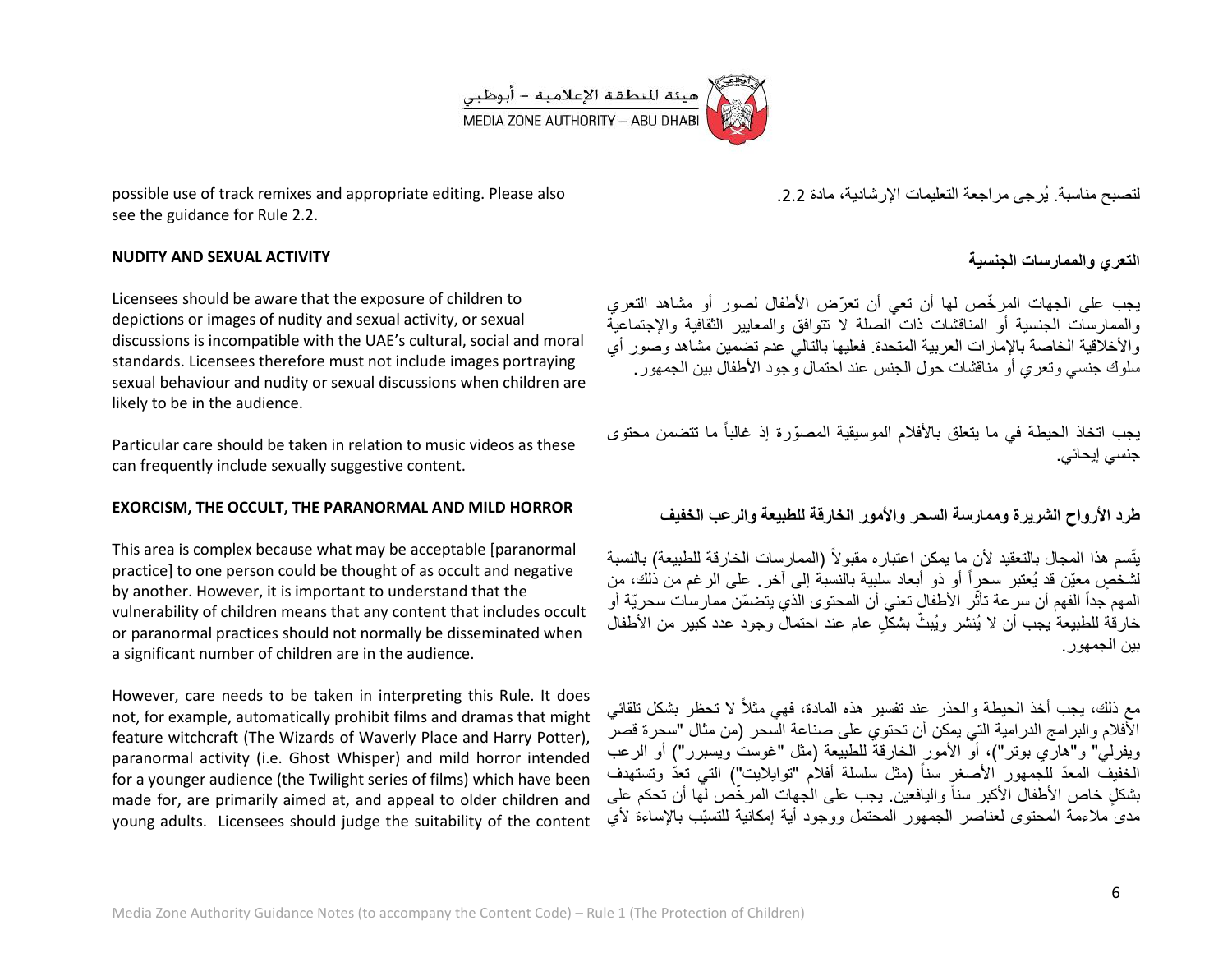

against the composition of the likely audience and any potential to cause offence.

**RULE 1.3: CARE MUST BE TAKEN TO PROTECT THE PHYSICAL AND EMOTIONAL WELFARE AND THE DIGNITY OF CHILDREN WHO TAKE PART OR ARE OTHERWISE INVOLVED IN CONTENT. CONTENT INVOLVING CHILDREN THEREFORE REQUIRES SPECIAL CARE AND PARTICULAR REGARD TO THE FOLLOWING:** 

- (a) consent is required from a parent or guardian before children participate in content and, where possible, the informed consent of the child should also be obtained; and
- (b) children must not be caused any distress or anxiety by their involvement in content.

### **THE INVOLVEMENT OF CHILDREN IN CONTENT**

Licensees need to make very careful decisions when involving children in the production of content; central to Rule 1.3 is the concept of "care". It is for licensees to decide the appropriate level of care, subject to the individual circumstances in each case. The measures taken to ensure compliance with the Code will vary according to the content's format and level of participation required. Relevant factors include a child's age, maturity and capacity to make judgements about participation and the consequences of doing so.

Some audiences can become offended if they consider that children have not been cared for or have been taken advantage of by licensees. It would therefore be helpful, where appropriate, for licensees to refer to any safeguards that were put in place to ensure the emotional and physical protection of children (in content that features them). For example, in a live television programme that

مادة 1.3: اتخاذ جميع الإجراءات التي تلزم لحماية الحالة العاطفية والبدنية للطفل وللمحافظة على كرامة الأطفال المشاركين داخل المحتوى كما يلزم وضع أو تأليف المحتوى الذي يتناول شريحة الأطفال يلزم اهتمامات خاصة واتخاذ اعتبارات خاصة تتعلق بما يل*ي*:

- أ- الحصول على موافقة من والد أو الوصى على الطفل المشاركين داخل المحتوى وكذلك الحصول على موافقة الطفل نفسه )إن أمكن( المبنٌة على دراٌة كاملة بمحتوى التجربة.
- ب- مشاركة الطفل داخل المحتوى ٌجب أال ٌسبب للطفل أي نوع من أنواع اإلزعاج أو القلق.

## **مشاركة األطفال فً المحتوى**

يتوجب على الجهات المرخص لها اتخاذ قرارات حذرة جدّاً عندما يتعلق الأمر بمشاركة الأطفال في إنتاج محتوى ما؛ فأساس المادة 1.3 هو مفهوم "العناية." ويعود الأمر للجهات المرخَّص لها لدى تحديد المستوى المناسب من العناية وذلك وفقاً لظروف الشخص في كلّ حالة. فالتدابير المتخذة لضمان التوافق مع المادة تتغير حسب تصميم المحتوى ومستوى المشاركة المطلوبة. وتتضمن العوامل ذات الصلة عمر الطفل، نسبة النضوج وقدرته على الحكم في ما يتعلق بالمشاركة وما يتأتى عن ذلك من نتائج.

بعض الجماهير قد تشعر بالإساءة في حال اعتبر ت أنه لم يتمّ العناية بالأطفال أو أنه قد تمّ استغلالهم من قبل الجهات المر خّص لها. لذلك قد يكون من المفيد، حين تقتضي الحاجة، أن تلجأ الجهات المرخص لها بالاشارة إلى وسائل حماية الأطفال العاطفية والجسدية التي تم استخدامها (في المحتوى الذي يشاركون فيه). على سبيل المثال، في برنامج تلفزيوني مباشر ببرز ممثلين أو مشار كين أطفال، قد تفكّر الجهات المر خّص لها ما إذا كان ًجمهور

شخص.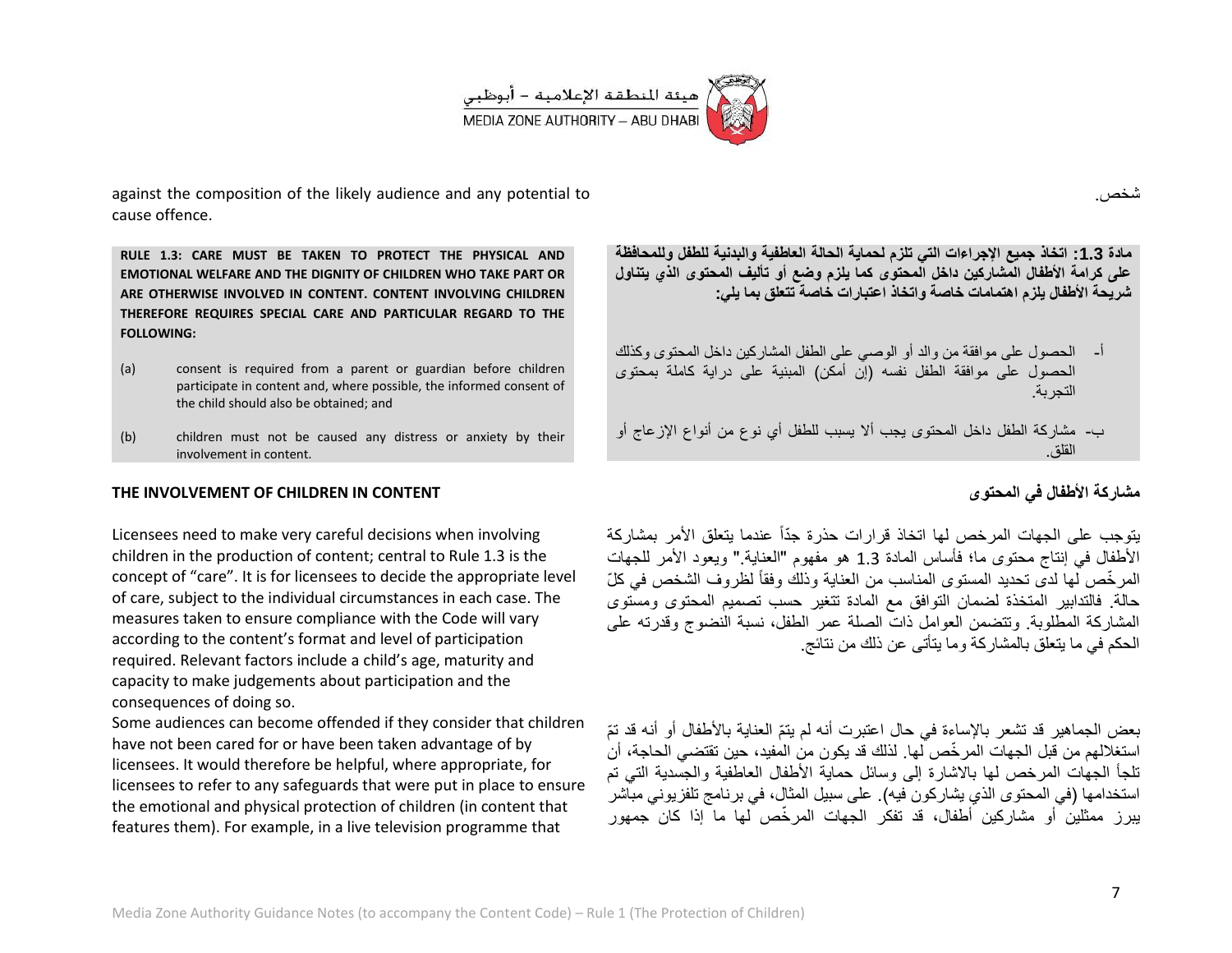

features child performers or participants, licensees might consider whether the audience watching or listening at home might appreciate being informed that a child or children involved are being well cared for and their needs have been provided for. This is important because the full range of measures put in place by licensees to safeguard children will not always be apparent to the audience.

It is also important that licensees provide all staff working with child contributors and performers with an easily accessible source of information regarding child safeguarding requirements. Depending on the programme genre and the level of participation involved, we strongly recommend licensees develop internal guidelines for working with children, and that all relevant production staff are fully aware of them $1$ 

#### **PARENTS AND GUARDIANS**

 $\overline{\phantom{a}}$ 

Parents and guardians may not be familiar with the content creation process or have a full understanding of the implications of their child's participation. Licensees are therefore advised to highlight both the positive outcomes and those that might be negative (if applicable) to parents or guardians in advance of any child's participation or contribution. This ensures they have as much information as possible *before* the child participates.

المشاهدين أو المستمعين يقّدر إعلامه بأن الأطفال المشاركين في المحتوى قد تمّت العناية بهم بشكل جيد وتمتّ تلبية جميع احتياجاتهم. إن هذا الأمر فائق الأهميّة لأن كافة التدابير المتخذة من قبل الجهات المر خّص لها لحماية الأطفال لا تكون دائماً جلّبة للجمهور.

من المهم أيضاً أن تزوّد الجهات المرخّص لها كافة الموظفين العاملين مع المشاركين والممثلين الأطفال بمصدر معلومات سهل المنال حول منطلّبات حماية الطفل استناداً إلى نوع البرنامج ومستوى المشاركة فيه، ننصح بقوة الجهات المرخَّص لها صياغة تعليمات للإستعمال الّخاص بالشركة حول كيفية التعامل مع الأطفال، تكون في متناول كافة العاملين  $^1$  في الإنتاج الخاص بالمحتوى المذكور

## الو الدين و الأوصيا*ء*

قد لا يكون الأهل والأوصياء على الأطفال على در اية بعمليّة صناعة المحتوى أو لا يملكون فهماً كاملاً لتداعيات مشاركة طفلهم. لذلك، ننصح الجهات المرخّص لها أن تسلّط الضوء على النتائج الإيجابية والسلبية (في حال انطبق ذلك) للأهل والأوصياء قبل أية مشاركة للطفل، إذ بِّضمن ذلك تز و بدهم بما أمكن من المعلومات قبل خوض طفلهم في أبة تجر بة.

 $^1$  For additional Guidance on the safe participation of children please see the MZA's Guidelines on Safeguarding Children document which is available to download from the MZA's website

لمزيد من الإرشادات حول المشاركة الأمنة للأطفال، الرجاء مراجعة وثيقة تعليمات هيئة المنطقة الإعلامية حول حماية الأطفال المتوفرة على موقع هيئة المنطقة الإعلامية الإلكتروني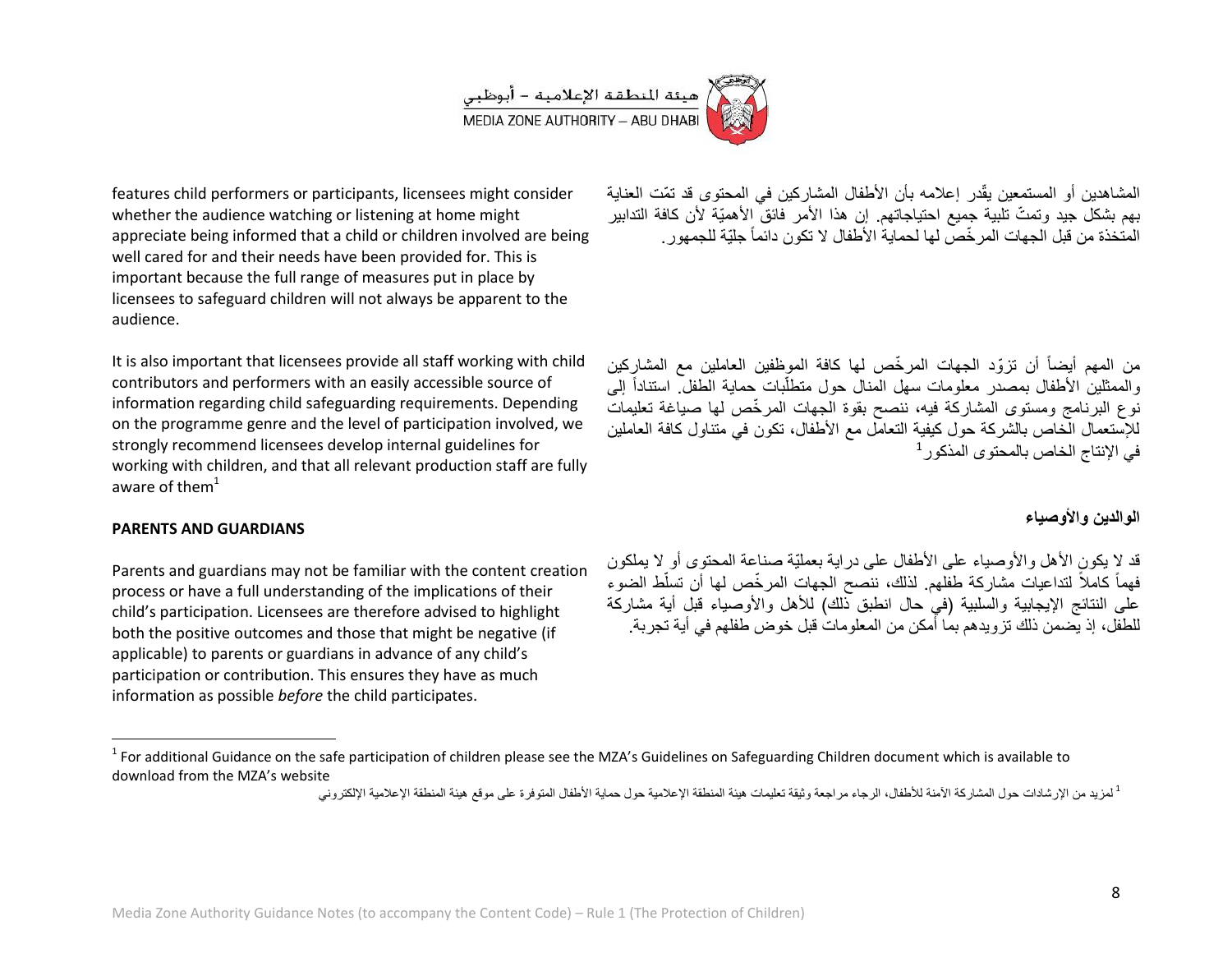

#### **INFORMED CONSENT**

From an early age children are capable of indicating their willingness to participate in content. The appropriate delivery of information to children about the nature and likely consequences of participation (to allow for "informed consent") will vary according to their age, maturity and capacity to understand.

For child participants, the Code requires that licensees should obtain consent from a parent or guardian. The nature of the content and the child's role in it should be communicated to the child and its parent or guardian in their own language so that they fully understand what is required [of the child] and the context in which it is going to happen. The written consent forms should also be translated into their own language. However, the MZA reminds licensees that obligations under Rule 1.3 apply irrespective of such parental consent. In the case of those unable to give informed consent, such as very young children or babies, extra consideration, including the potential need for suitable expert advice, may be appropriate.

An adult is often seen by a child as an authority figure. As such, a child may find it difficult to contradict a licensee's suggestion to participate in general or to do something specific. It is therefore very important that licensees make it clear to a child that they can say no and will not be thought lesser of for having done so.

Where appropriate it is recommended that children are given meaningful, child-friendly information on any likely positive and negative consequences of participation even after parental consultation and consent. Depending on age and maturity, it may be

**الموافقة المبنٌّة على دراٌة كاملة**

يملك الأطفال قدرة على التعبير عن رغبتهم في المشاركة في المحتوى منذ الصغر. وتختلف طر بقة نقل المعلومات المناسبة للأطفال حول طبيعة المحتوى والنتائج المحتملة لمشاركتهم فيه (للحصول على الموافقة المبنيّة على دراية كاملة) بحسب عمرهم، نضوجهم وقدرتهم على الفهم.

في ما بتعلق بالمشاركين الأطفال، تفرض المادة أن تحصل الجهات المر خّص لها على موَّافقة من الأهل أو الأوصياء على الأطفال، ويجب مناقشة طبيعة المحتوى ودور الطفل فيه مع الطفل نفسه وولَّى أمره وذلك بلغته الخاصة كي بعي بشكل كامل ما هو مطلوب (من الطّفل) والسباق الذي سبتمّ من خلاله تنفيذ المطلوب. كما بجب ترجمة نماذج الموافقة الخطية إلى لغته الخاصة. مع ذلك، تذكّر هيئة المنطقة الإعلامية الجهات المرخّص لها أن اإللتزامات بموجب المادة 3.2 تنطبق بغضّ النظر عن موافقة األهل. بالنسبة لألشخاص غير القادرين على تقديم موافقة مبنيّة على دراية كاملة، كالأطفال الصغار جداً أو الرضّع، قد يكون مناسباً إيلاء عناية إضافية، بما في ذلك إمكانية اللجوء إلى نصيحة المختصين.

وغالباً ما بنظر الطفل إلى البالغين كأصحاب السلطة. لذلك، قد بجد الطفل صعوبة في معارضة اقتراح الجهات المرخّص لها بالمشاركة بشكل عام أو القيام بأمر معيّن. بناء على ذلك، من المهم جداً أن توضّح الجهات المرخّص لها للطفل إمكانيته للرفض وعدم التقليل من شأنه في حال قام بذلك.

إذا اقتضى الأمر ذلك، ينصح بتزويد الأطفال بمعلومات مفيدة ومؤاتية لعمرهم حول أية إيجابيات أو سلبيات تنتج عن مشاركتهم وذلك حتى بعد مشاورة الأهل والحصول على موافقتهم. وفقاً للعمر ونسبة النضوج، قد يكون من الصعب على الأطفال تصوّر نتائج مشاركتهم على المدى البعيد. وقد يساعد ايصال المعلومات الى الاطفال بالطريقة (أو